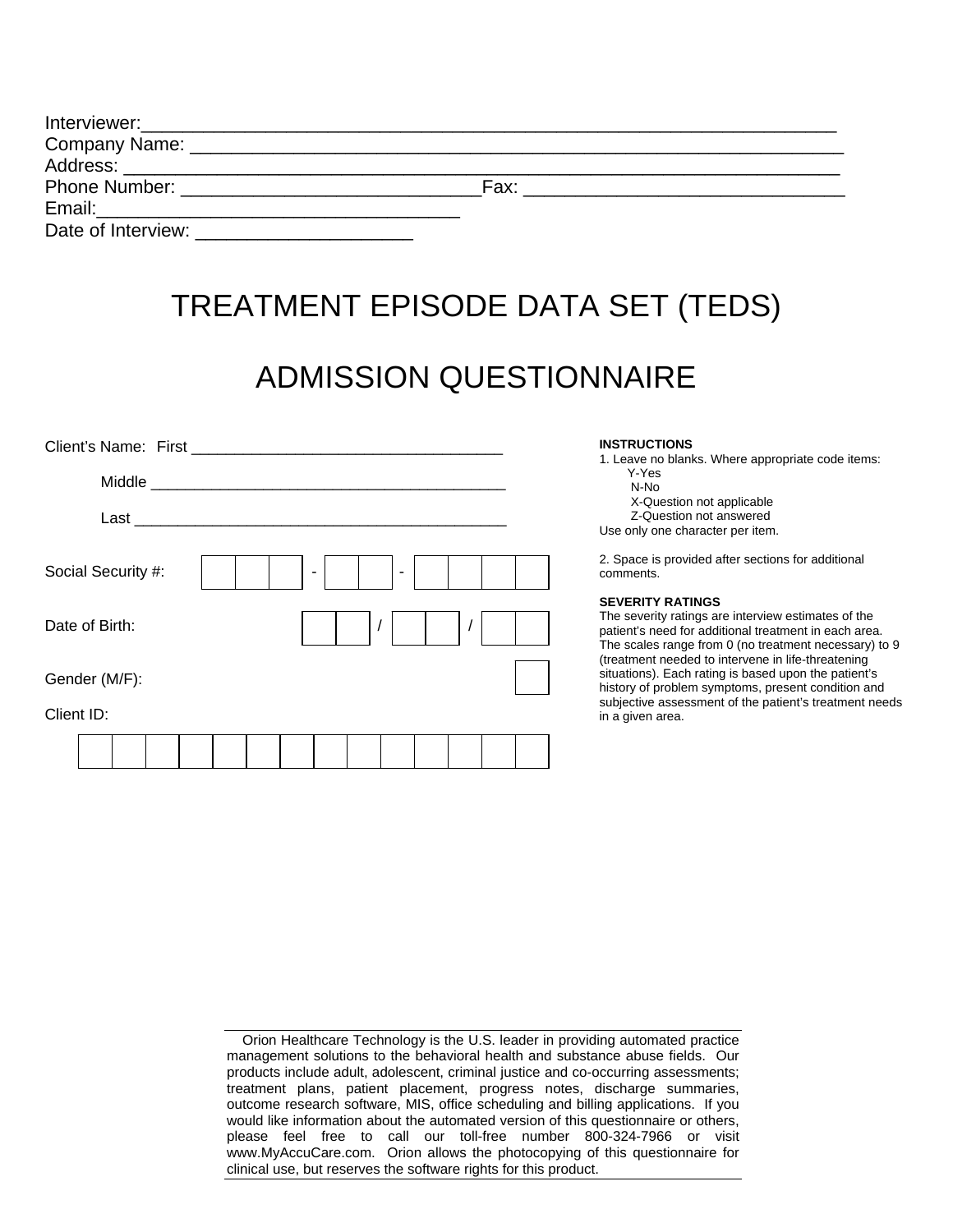## **TREATMENT EPISODE DATA SET (TEDS) ADMISSION QUESTIONNAIRE**

|          | <b>GENERAL INFORMATION</b>                                                                                                                   |        |                                                                                                                                                                                                            |
|----------|----------------------------------------------------------------------------------------------------------------------------------------------|--------|------------------------------------------------------------------------------------------------------------------------------------------------------------------------------------------------------------|
| 1.       | Provider ID#                                                                                                                                 |        | 13. How many days have you stayed overnight in a hospital for medical<br>problems in the past:                                                                                                             |
| 2.       | Client ID:                                                                                                                                   |        | 30 days                                                                                                                                                                                                    |
|          |                                                                                                                                              |        | 6 months                                                                                                                                                                                                   |
| 3.<br>4. | Date of Admission:<br>Date of Interview:                                                                                                     |        | (Include O.D.'s and D.T.'s. Exclude detox, alcohol/drug and<br>psychiatric hospitalization, and childbirth (if no complications)<br>Enter the number of overnight hospitalization for medical<br>problems) |
|          | Interviewer's initials:                                                                                                                      |        | 14. How many days have you stayed overnight in a hospital for<br>psychiatric problems in the past:                                                                                                         |
|          | Type of facility:                                                                                                                            |        |                                                                                                                                                                                                            |
|          | 1-Early intervention<br>2-Outpatient treatment                                                                                               |        | 30 days                                                                                                                                                                                                    |
|          | 3-Intensive outpatient<br>4-Partial hospitalization<br>5-Clinically managed/Residential (Social)<br>6-Hospital (Medically managed Inpatient) |        | 6 months<br>15. How many days have you attended self-help groups<br>(AA/NA/CA) in the past 30 days?                                                                                                        |
|          | 7-Detoxification*<br>8-Opiod maintenance*                                                                                                    |        | 16. How many times have you visited an Emergency Room in the past:                                                                                                                                         |
|          | *Specify in-patient or outpatient                                                                                                            |        | 30 days                                                                                                                                                                                                    |
| 5.       | Type of Admission:                                                                                                                           |        | 6 months                                                                                                                                                                                                   |
|          | a. No substance abuse treatment services other than detox in<br>the past 30 days.                                                            |        | 17. Pregnant at the time of admission?                                                                                                                                                                     |
|          | b. Prior substance abuse treatment services other than detox<br>in the past 30 days.                                                         |        | N-Male<br>0-No<br>1-Yes<br>X-Not sure, don't know                                                                                                                                                          |
| 6.       | Gender:                                                                                                                                      |        | 18. If Item #17 is "yes", in what month of your<br>pregnancy did you begin pre-natal care?                                                                                                                 |
|          | 1- Male<br>2- Female                                                                                                                         |        | N- did NOT begin pre-natal care                                                                                                                                                                            |
| 7.       | Highest school grade completed:<br>12 - GED                                                                                                  |        | 19. How many children do you have, aged 17 or<br>less (birth or adopted)- whether they live with you or not?                                                                                               |
|          | 13 - and up for post high school                                                                                                             |        | 20. If you indicated having children in Item 19, how many of these<br>children spent the majority of the past:                                                                                             |
| 8.       | Date of birth (Month/Day/Full Year)                                                                                                          |        | 30 days living with you?                                                                                                                                                                                   |
| 9.       | Of what ethnic group do you consider yourself?<br>1-Hispanic or Latino                                                                       |        | 6 months living with you?                                                                                                                                                                                  |
|          | 2-Not Hispanic or Latino                                                                                                                     |        |                                                                                                                                                                                                            |
|          | 10. Of what race do you consider yourself?                                                                                                   |        | 21. Are any of your children living with someone<br>else because of a child protection order*?                                                                                                             |
|          | 1-American Indian or Alaska Native<br>2-Asian<br>3-Black or African American<br>4-Native Hawaiian or other Pacific Islander                  |        | 1-Yes<br>2-No                                                                                                                                                                                              |
|          | 5-White<br>6-Other                                                                                                                           |        | Note-This refers to child protection order, not divorce court                                                                                                                                              |
|          | 11. Have you been in a controlled environment in the past:<br>30 days                                                                        |        | 22. If you have children living with someone else<br>because of a child protection order, for how many of<br>these children have your parental rights' been terminated?                                    |
|          | 6 months                                                                                                                                     |        | 23. Employment status:                                                                                                                                                                                     |
|          | 1-No<br>4-Medical treatment<br>2-Jail<br>5-Psychiatric treatment<br>3-Alcohol or drug treatment<br>6-Other:                                  |        | 1-Full-time (35+ hrs/wk, includes Armed Forces)<br>2-Part-time (less than 35 hours a week)<br>3-Unemployed, looking for work in the past 30 days, or lay<br>off from job                                   |
| 12.      | How many days?                                                                                                                               |        | 4-Not in the Labor Force                                                                                                                                                                                   |
|          | (NA is Question 11 is "No". Refers to total number of<br>days detained in the past 30 days)<br><b>Adult ASI Questionnaire</b><br>Page        | 2 of 3 | <b>Client Name:</b>                                                                                                                                                                                        |